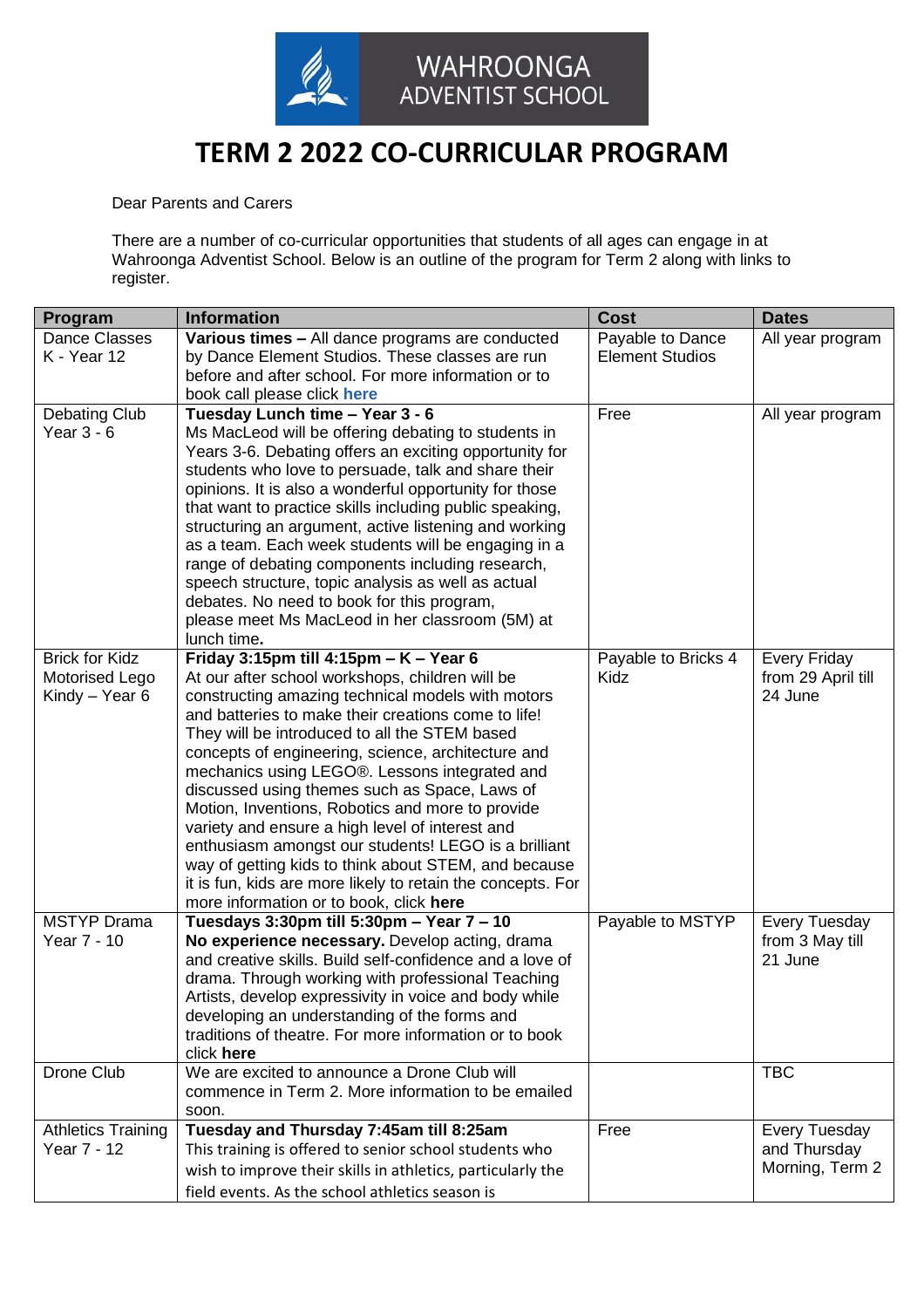|                            | approaching, this opportunity will be beneficial for                                                        |                      |                      |
|----------------------------|-------------------------------------------------------------------------------------------------------------|----------------------|----------------------|
|                            | students to learn and practise the specialised                                                              |                      |                      |
|                            | movements for athletics.                                                                                    |                      |                      |
| Coding Club                | Tuesdays 3:15pm till 4:30pm - $K - Year 6$                                                                  | Payable to Code      | Every Tuesday        |
| K-Year 6                   | The After-School program Code Camp allows kids to                                                           | Camp                 | starting from 3      |
|                            | hone their coding skills and keep practising through                                                        |                      | May till 21 June     |
|                            | weekly sessions over the term. Students will produce                                                        |                      |                      |
|                            | multiple games and apps using an exciting online                                                            |                      |                      |
|                            | platform Code Camp World. Each week students will                                                           |                      |                      |
|                            | choose the features they want to build and advance                                                          |                      |                      |
|                            | their problem-solving skills to build features using                                                        |                      |                      |
|                            | code. They will take ownership over their projects and                                                      |                      |                      |
|                            | collaborate with their peers to make awesome apps.                                                          |                      |                      |
|                            | For more information or to book click here                                                                  |                      |                      |
| <b>Chess Club</b>          | Wednesday 11:10am-12:00pm - Year 3-6                                                                        | Payable to Sydney    | Commencing 21        |
| <b>Year 3-12</b>           | Thursday 12:40pm-1:20pm - Year 7-12                                                                         | Academy of Chess     | April till 23 June   |
|                            | All Chess programs are conducted by Sydney                                                                  |                      |                      |
|                            | Academy of Chess. For more information or to register                                                       |                      |                      |
|                            | please click here                                                                                           |                      |                      |
| <b>WAS Basketball</b>      | Monday 3:30pm - 4:30pm - Year 5-8                                                                           | Free                 | All year program     |
| Year 5 - 12                | Monday 4:30pm - 5:30pm - Year 9-12                                                                          |                      |                      |
|                            | WAS Basketball Program, is a training program for                                                           |                      |                      |
|                            | students in Year 5-8 and Year 9-12. This program is                                                         |                      |                      |
|                            | open to all students who are keen basketballers or                                                          |                      |                      |
|                            | wanting to learn about Basketball. The training                                                             |                      |                      |
|                            | program will involve Basketball specific fitness,                                                           |                      |                      |
|                            | strengths and skills. Please click here to register your                                                    |                      |                      |
|                            | interest.                                                                                                   |                      |                      |
| <b>Hornsby Spiders</b>     | Friday 3:05pm till 4:05pm                                                                                   | \$100 per term, This | <b>Every Friday</b>  |
| Basketball                 | This program is aimed at primary students from Kindy                                                        | program will be      | from 29 April till   |
| Year $K - 6$               | to Year 6 who are aiming to develop their Basketball                                                        | charged to your      | 1 July               |
|                            | skills. Please click here for more information or to                                                        | school account       |                      |
|                            | register your interest. Numbers are limited.                                                                |                      |                      |
| <b>WAS Running</b><br>Club | Friday 7:00am till 8:00am - Year 3 - 6<br>Tuesday 7:00am-8:00am - Year 7 - 12                               | Free                 | All year program     |
| Year 4-12                  |                                                                                                             |                      |                      |
|                            | Running training is conducted by Mr Starrett and will<br>involve running multiple km's (3km-6km) completing |                      |                      |
|                            | fitness, strength and conditioning drills. Activities are                                                   |                      |                      |
|                            | suitable for beginners to advanced runners. Students                                                        |                      |                      |
|                            | wishing to join that are younger than Year 4 need to                                                        |                      |                      |
|                            | contact Mr Starrett to arrange a trial session. To                                                          |                      |                      |
|                            | register please click here                                                                                  |                      |                      |
| The Discovery              | Thursday Lunch Time - Year 7-12                                                                             | Free                 | Every Thursday       |
| Club                       | The Discovery Club is a science club that will be run                                                       |                      | in Term 2            |
| <b>Year 7-12</b>           | by Mrs White every Thursday lunch time in Science                                                           |                      |                      |
|                            | Lab 2 for students in Year 7-12. Students will be able                                                      |                      |                      |
|                            | to get involved in all One Giant Leap Program                                                               |                      |                      |
|                            | activities and opportunities including working with the                                                     |                      |                      |
|                            | Space seeds, implementing sustainable systems at                                                            |                      |                      |
|                            | our school, planning for Science week and general                                                           |                      |                      |
|                            | Science homework and assessment task support.                                                               |                      |                      |
|                            | There is no need to book for more information please                                                        |                      |                      |
|                            | contact Mrs White.                                                                                          |                      |                      |
| Tae Kwon Do                | Thursday 3:20pm till 4:20pm - Kindy - Year 6                                                                | Payable to IMT       | <b>Every Thursdy</b> |
| Kindy-Year 6               | Tae Kwon Do is run by Institute of Moden Tae Kwon                                                           |                      |                      |
|                            | Do. The program provides the best modern training                                                           |                      |                      |
|                            | methods and techniques combined with a deep                                                                 |                      |                      |
|                            | respect for the traditions of the art. for more                                                             |                      |                      |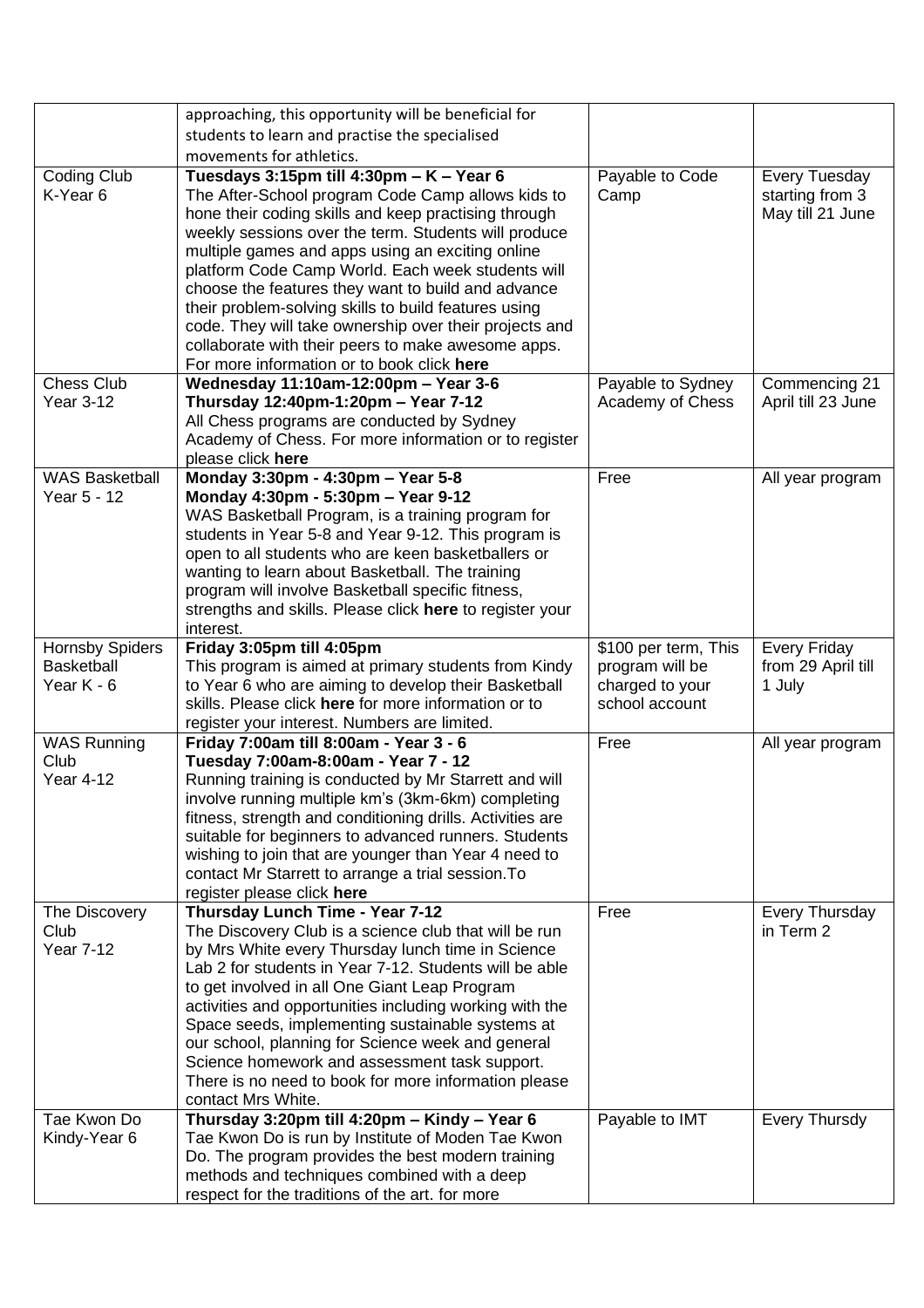|                                               | information or to register pleae contact Simon<br>simon@imt.org.au or 0422 947 630.                                                                                                                                                                                                                                                                                                                                                                                                                                                                                                                                                                           |      |                                      |
|-----------------------------------------------|---------------------------------------------------------------------------------------------------------------------------------------------------------------------------------------------------------------------------------------------------------------------------------------------------------------------------------------------------------------------------------------------------------------------------------------------------------------------------------------------------------------------------------------------------------------------------------------------------------------------------------------------------------------|------|--------------------------------------|
| Mountain Biking<br><b>Year 5-12</b>           | Twice a Term - Year 5-12<br>Mountain Biking Club is conducted on a Sunday twice<br>a term by Mr Starrett. Rides are open for students in<br>Year 5-12 and younger capable students. The rides<br>are off road mountain bike rides and approximately 2<br>hrs long and 10km in length and caters for all levels.<br>This club provides students with the opportunity to ride<br>with new people, be outdoors, develop new skills and<br>progress to a more advanced level. Students need to<br>be confident on a bike. For more information or to<br>register please click here                                                                                | Free | Sunday 15 May<br>&<br>Sunday 19 June |
| <b>Primary String</b><br>Ensemble<br>Year 3-6 | Tuesday Lunch Time 11:10am till 11:40pm<br>This ensemble is for all violins, violas and cellos who<br>have been having private lessons for a year or more.<br>They rehearse at a lunchtime on Tuesdays, meet<br>outside the Music Room on Level 3 and bring your<br>instrument and lunch. Junior school chamber<br>orchestra is conducted and directed by a wonderful<br>volunteer, Mrs Sarah Jameson. To register or for more<br>information please contact<br>Sarah.j.jameson@gmail.com                                                                                                                                                                     | Free | All year program                     |
| Camerata<br>Strings<br><b>Year 7-12</b>       | Tuesday Morning 7:30am till 8:30am<br>The String Ensemble consists of students from Year 7<br>- 12 who can play one of the following string<br>instruments - violin, viola, cello or double bass. The<br>ensemble works on varying repertoire and performs<br>regularly at various school and church-based events.<br>Students who get private tuition are encouraged to join<br>and contribute to the music making in this ensemble.<br>The Camerata Strings will rehearse in Music lab 1 and<br>is conducted and directed by a wonderful volunteer<br>Mrs Sarah Jameson. To register or for more<br>information please contact<br>Sarah.j.jameson@gmail.com | Free | All year program                     |
| Stringendo<br>(Invitational only)             | Stringendo- this is a string group by invitation only.<br>Students are selected from the Camerata ensemble to<br>play in a small chamber group with extensive<br>repertoire. Mrs Jameson will be leading this group. For<br>more information please contact<br>Sarah.j.jameson@gmail.com                                                                                                                                                                                                                                                                                                                                                                      | Free | All year program                     |
| Choir<br>Year 2-6<br><b>Year 7-12</b>         | Monday 8:00am till 8:40am - Year 2 - 6<br>The Primary Choir is a fun opportunity to come<br>together with Mrs Savage and Mrs Jacobs to learn to<br>sing and enjoy music. For more information or to<br>register please contact Mrs Jacobs or Mrs Savage.                                                                                                                                                                                                                                                                                                                                                                                                      | Free | All year program                     |
|                                               | Monday 7:30am till 8:30am - Year 7-12<br>The WAS Senior choir is made up of students from<br>Year 7-12. This ensemble is not auditioned, with the<br>emphasis being on the enjoyment and sense of<br>achievement created by regular rehearsals and<br>performances. Students are encouraged to join the<br>choir to develop their musical skills and build new<br>friendships. For more information please contact Mrs<br>Vuceski.                                                                                                                                                                                                                            |      |                                      |